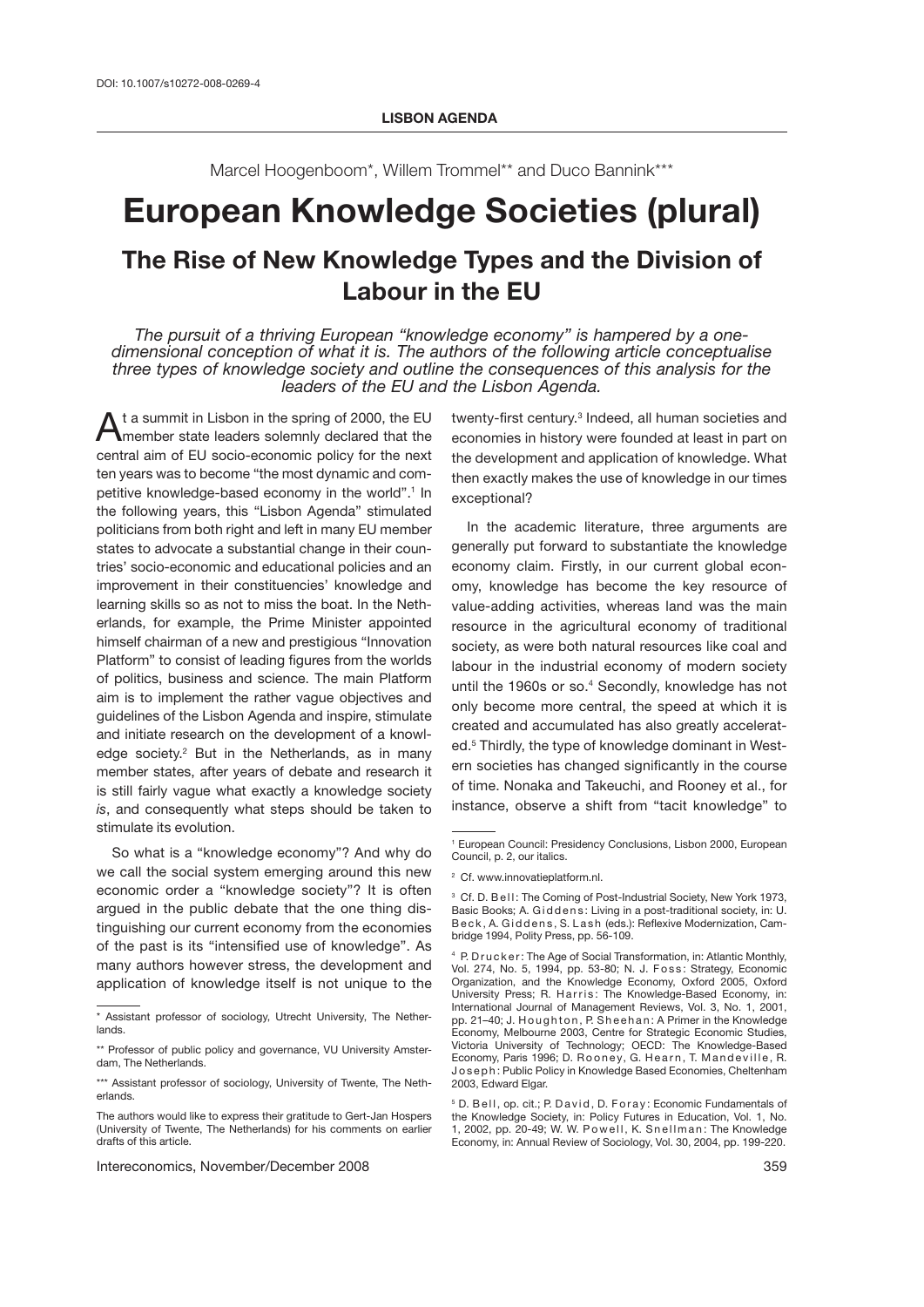"codified knowledge" as the basis of organisation and economic activity.<sup>6</sup>

In this article, we do not contest these three claims. We endorse the viewpoint that the creation and accumulation of knowledge are increasingly the pivotal activities in our globalising economy, that the pace of knowledge production has immensely accelerated, and that since knowledge is becoming pivotal and more dynamic, it is increasingly formalised, codified and managed. We nonetheless feel that in most of the literature one crucial aspect underlying the development of the knowledge economy and knowledge society is missing. In agreement with authors like Nonaka and Takeuchi, and Rooney et al., we feel the advancement of the knowledge economy has been accompanied by a shift in the dominant type or types of knowledge. However, perhaps this shift is not only characterised by a change in the *structure* but also in the *content* of knowledge. What is it that economic actors in a knowledge society actually need to know?

We argue that shifts have also taken place with respect to knowledge content. We define "knowledge" as "a fluid mix of framed experience, values, contextual information and expert insight that provides a framework for evaluating and incorporating new experiences and information".7 Further below in this article, we argue that two types of knowledge content were dominant in industrial society: "technical knowledge" and "social knowledge". Industrial society was based on and aimed at the "homogenisation" of subjects, workers and customers, but simultaneously produced at least two diversifying forces: reflexivisation and globalisation. The growing diversity of individual and group identities induced by these processes now increasingly calls for the development and application of another type of knowledge: "cultural knowledge". The rise of this knowledge type is stimulating and responds to the emergence of a new global economic order based on the creation and application of knowledge: the global knowledge society.

However, since the rise of cultural knowledge does not diminish the importance of the other and "older" types of knowledge, and because of the tendencies putting pressure on countries and regions to specialise in the creation and application of a specific type of knowledge, we conclude that *within* this global knowledge society "in a broad sense" different knowledge societies "in a narrow sense" will emerge. Having developed this typology, we then conceptualise three knowledge societies in the narrow sense: the "technocultural", "the socio-cultural" and the "socio-technical" knowledge society – in terms of economic production, organisational and occupational structures, and social relations. We then analyse how these knowledge societies in a narrow sense cohere in a global knowledge society. Finally, we theorise on the consequences of the insights on the pursuit of a European knowledge society.

## **Industrial Society: Knowledge as a Homogenising and Diversifying Force**

Max Weber, and more recently such authors as Anthony Giddens and Ullrich Beck, have claimed that the central quest of industrial society was the control of nature and social life.<sup>8</sup> Control was made possible by what Weber calls the "disenchantment of the world". Weber uses the term disenchantment to refer to human contemplation as well as social action. By analysing nature and social life in a scientific way, knowledge could be accumulated and subsequently applied in several control strategies. In the sphere of nature, the pursuit of control manifested itself in the mechanised production of goods and services, and in the social sphere in the development of the nation state and its instruments (welfare state, state bureaucracy etc.)

This pursuit of control in industrial society, we argue, was made possible by the creation and application of two types of knowledge: "technical knowledge" and "social knowledge". *Technical knowledge* pertains to (the functioning of) non-human objects, i.e. what Beck and Giddens call "nature".<sup>9</sup> The scientific disciplines focused on these objects are the natural sciences, and the application of this type of knowledge

<sup>&</sup>lt;sup>6</sup> I. Nonaka, H. Takeuchi: The Knowledge-Creating Company, New York 1995, Oxford University Press; D. Rooney et al., op. cit.; also OECD op. cit. For the origins of the concept of "codified knowledge" cf. M. Polanyi: Personal Knowledge, London 1964, Routledge & Kegan Paul.

<sup>&</sup>lt;sup>7</sup> T. Davenport, L. Prusak: Working Knowledge, Boston 1998, Harvard Business School Press, p. 5; K. Smith, What is the Knowledge Economy?, The United Nations University 2002, INTECH, Discussion paper series, June 2002, p. 7. As Smith argues, the "weakness, or even complete absence, of definition is actually pervasive in the literature" on the "knowledge society" and "knowledge economy". Even the OECD (op. cit.) in its influential report on the "knowledge based economy" does not explicitly define "knowledge". This problem, of course, pertains to the fact that "knowledge" is one of the most problematic and debated concepts in the history of philosophy (cf. for instance I. Non a k a: A Dynamic Theory of Organisational Knowledge Creation, in: Organisation Science, Vol. 5, No. 1, 1994, pp. 14-37. In this article, we have chosen the widely used definition proposed by Davenport and Prusak, without any claim to being comprehensive or complete.

<sup>&</sup>lt;sup>8</sup> M. Weber: Economy and Society, New York 1968, Bedminster Press [first published in 1922]; A. Giddens: The Consequences of Modernity, Cambridge 1990, Polity Press; A. Giddens: Living in a post-traditional society, op. cit.; U. B e c k : Risk Society, London 1992, Sage.

<sup>&</sup>lt;sup>9</sup> U. Beck: World Risk Society, Cambridge 2000, Polity Press; U. Beck: Risk Society, op. cit.; A. Giddens: The consequence of Modernity, op. cit.; A. Giddens: Living in a post-traditional society, op. cit.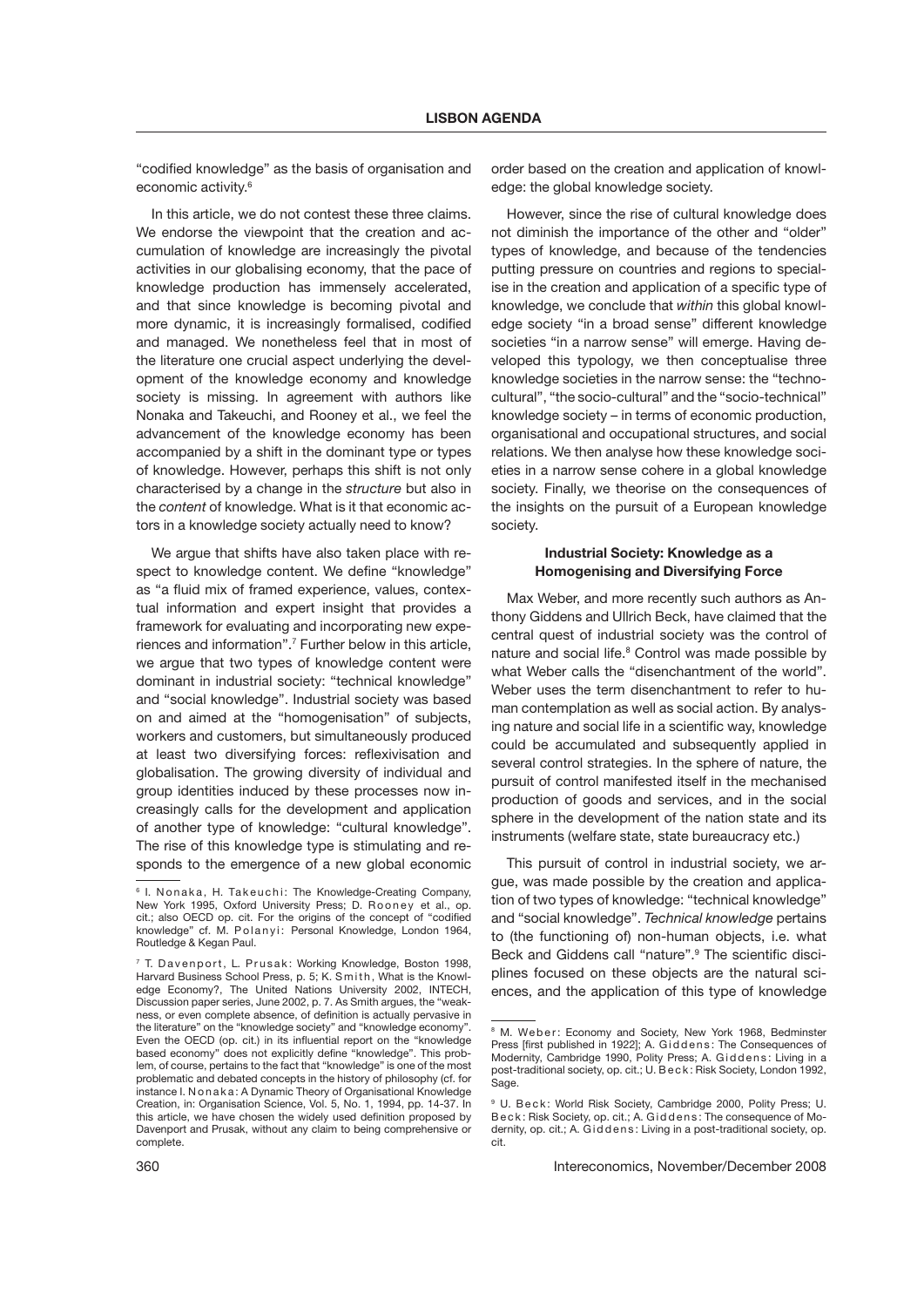was at the foundation of multifarious inventions that helped launch the Industrial Revolution, e.g. the steam engine, electricity, and the like. *Social knowledge* pertains to (the functioning of) social "groups", i.e. collectives of individuals who 1) interact and communicate, and 2) share a set of values and norms, so that, to a certain extent, groups are culturally homogeneous.10 The scientific disciplines pertaining to groups are the social sciences, and in the industrial era the use of this type of knowledge was at the foundation of, for example, the nation state.

To truly understand industrial society it is, however, necessary to discern a third type of knowledge at the intersection of technical and social knowledge: "techno-social knowledge", i.e. knowledge of the interaction between non-human objects and groups. This type of knowledge can be said to be at the core of industrial society, since its central institutions – capitalism, bureaucracy, the nation state – eventually could not function and the pursuit of control could not succeed without the integration of nature and social life.11 In the economic sphere, the integration of machine and human capacities resulted in Taylorism and Fordism, which made an effort to answer the question as to how machines (nature) and workers (groups) could be efficiently aligned in the mechanical production of goods.

Though the central institutions of industrial society were confronted with populations that came from local communities with substantial cultural differences, especially at the beginning of the modernisation process, in principle the institutions focused on subjects – citizens, classes, sexes etc. – which were culturally homogeneous to a certain extent. Moreover, some authors feel the institutions exerted a strong homogenising influence on their subiects: the institutions "rationalised", "disciplined" and "normalised" social life in industrial society in such a way that the cultural diversity in the nation state, the bureaucracy, the factory etc. disappeared, or at any rate faded into the background.12

The homogenising project of industrial society was never completed, however. Moreover, though the central institutions of industrial society aimed to wipe out cultural differences, they evoked a further "diversification" of their subjects in at least two ways. The *first di-*

Intereconomics, November/December 2008

*versifying force* caused by the institutions of industrial society is "globalisation".<sup>13</sup> In the past few decades, the development of capitalism has gradually evoked a further up-scaling of industrial production by the use of new "space-shrinking technologies".<sup>14</sup> These technologies removed the "spatial rigidities" of Fordist production that kept capital loyal to a location, and "compressed" time, making it much easier to quickly move information and capital from one place to another.

In practice, there have been two main engines behind this "time-space compression".<sup>15</sup> The first engine is the technological development of transportation. Due to the invention of the train, ocean steamer, airplane and automobile and the gradual expansion of the railroad and highway network in the nineteenth and twentieth centuries, more and more local economies could be absorbed into the global economic process.16 The second main engine behind the time-space compression has been the technological development of communication.17 Inventions like the telegraph, telephone, radio, television and Internet have made the further integration of the global economy possible by facilitating the competition among producers from across the globe and, more recently, by providing the information that companies need to transfer production to the countries or regions that can produce at the lowest comparative costs. So by the end of 1970s, globalisation stimulated the first wave of change towards what we now call the knowledge society. In the West, this first wave was characterised by rapid "informatisation", a flexibilisation of work organisation and the outsourcing of several business functions to developing countries, mainly in Eastern Asia.18

Yet technological innovation has not only caused globalisation and integration on the part of producers. By absorbing local economies from across the globe into the economic process, it has also turned more

<sup>&</sup>lt;sup>10</sup> Cf. J. M c G r at h: Groups, New Jersey 1984, Prentice-Hall.

<sup>&</sup>lt;sup>11</sup> M. Weber, op. cit.; A. Giddens: The consequences of Modernity, op. cit.

 $12$  M. We ber, op. cit.; M. Fou cault: Discipline and Punish, London 1977, Penguin Books Ltd.; A. De Swaan: The Management of Normality, London/New York 1989, Routledge & Kegan Paul.

<sup>&</sup>lt;sup>13</sup> M. Albrow: The Global Age, Cambridge 1996, The Polity Press; M. Castells: The Rise of the Network Society, Oxford 1996, Blackwell Publishers; P. Dicken: Global Shift, London 1998, Paul Chapman; J. Dunning: Multinational Enterprises and the Global Economy, Wokingham 1993, Addison Wesley.

<sup>&</sup>lt;sup>14</sup> P. Dicken, op. cit.

<sup>&</sup>lt;sup>15</sup> D. Harvey: The Condition of Postmodernity, London 1989, Basil Blackwell.

<sup>16</sup> Ibid.; F. Cairncross: The Death of Distance, Harvard 1997, Harvard Business School Press; I. Wallerstein: The Modern World-System I and II, New York 1974 and 1980, Academic Press.

<sup>&</sup>lt;sup>17</sup> M. Castells, op. cit.; A. Leyshon, N. Thrift: MoneySpace, London 1997, Routledge Press.

<sup>&</sup>lt;sup>18</sup> M. Castells, op. cit.; D. Harvey, op. cit.; J. Womack, D. Jones, D. Roos: The Machine that Changed the World, New York 1990, Rawson Associates; S. Arndt, H. Kierzkowski: Fragmentation, Oxford 2001, Oxford University Press.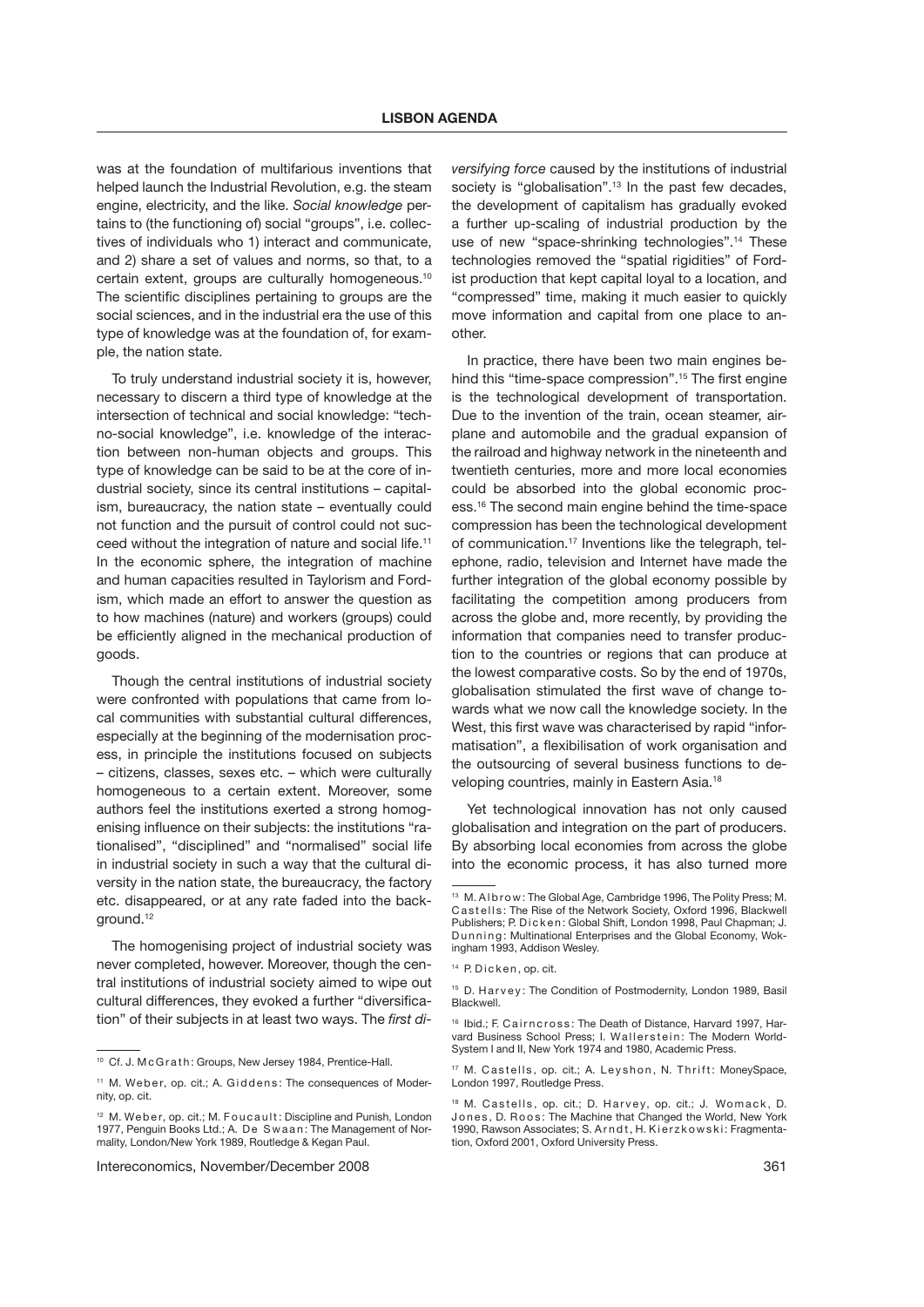and more cultural communities into part of the capitalist system, though without completely removing the cultural differences between them. In the initial phase of globalisation, members of these communities only served as producers for what was still a rather homogeneous Western consumer market, but in recent decades they have increasingly become customers on the global market themselves. This development has enormous effects on the producers. Though globalisation has dramatically expanded the potential market for their products, the homogeneity and transparency of the consumer demand so typical of the Fordist era is gradually disappearing, since the clientele is no longer culturally homogeneous.<sup>19</sup>

The latter development has been further intensified by the *second diversifying force* that typifies especially Europe and the "developed" West, i.e. "reflexivisation", the increasing "reflexivity" of the modern individual. "The reflexivity of modern social life", Giddens argues, "consists in the fact that social practices are constantly examined and reformed in the light of incoming information about those very practices, thus constantly altering their character."20 Giddens argues that reflexivisation is the outcome of large-scale processes that were also in effect in industrial society but have come to maturity in the last few decades. One of these processes is the enormous spread of knowledge. According to Giddens, in traditional local society, a society type that in the West was dominant until the end of the Middle Ages and in some other parts of the world even well into the twentieth century, the production and development of knowledge were monopolised by "guardians of truth", usually priests. Their task and privilege was to integrate the past, present and future in a coherent system of knowledge of the natural environment, the meaning of the community and the assigned tasks of its individual members.<sup>21</sup>

In the modernisation process that began in Europe after the Middle Ages, the monopoly of these guardians slowly but surely declined. Nation states forced local communities to open up and as of the middle of the nineteenth century national governments introduced compulsory education to foster economic development and thus actively stimulated the spread of knowledge. Though the application of knowledge in industrial society was no longer the monopoly of privileged elites, the evaluation of knowledge as truth remained the domain of "higher" institutions such

as modern science and state bureaucracies. These institutions inherited the "aura of authority" that knowledge-producing elites once had in traditional societies.<sup>22</sup>

However, as a result of a second large-scale process, the disintegration of social ties, the traditional forms of authority disappeared and individuals finally began to think for themselves. Our current "post-traditional" world, Giddens claims, "is a world of clever people" who actively reflect on their actions and those of others and no longer take prefabricated rational knowledge for granted.23 The growing knowledge of nature and social life, he suggests, increases the "reflexivity" of individuals: it enables individuals to exceed social structures and culture and make their own choices. Thus, reflexivisation is also interpreted by Giddens as a process of "individualisation".24

The processes of reflexivisation and globalisation produced by the central institutions of industrial society gradually undermine the homogeneity on which these institutions were based and aimed at, and stimulate a second wave of change towards a knowledge society. Unlike the first wave of change characterised by informatisation and flexibilisation, the second wave can be typified as *cultural fragmentation*. In industrial society, the pursuit of collective objectives (welfare, security etc.) was facilitated by a set of values and norms shared by all the members of the community, but today's values and norms are fragmented and a growing diversity of subjects is greatly complicating the pursuit of certain objectives.<sup>25</sup> Since the homogeneity of industrial society is gradually disappearing, new types of knowledge are needed to bridge various individual and group identities.

## **The Rise of Cultural Knowledge and the Global Division of Labour**

In our society, the diversification of subject identities has made a third type of knowledge more significant: "cultural knowledge" (cf. Figure 1). Cultural knowledge pertains to the knowledge of identities that differ from one's own identity. Though especially at the beginning of the modernisation process cultural knowledge was needed by state and business bureaucracies to bridge

<sup>&</sup>lt;sup>19</sup> G. Ritzer: The Globalisation of Nothing, Thousand Oaks, CA 2004, Pine Forge Press.

<sup>&</sup>lt;sup>20</sup> A. Giddens: The consequences of Modernity, op. cit., pp. 38-39.

 $21$  A. Giddens: Living in a post-traditional society, op. cit.

<sup>22</sup> Ibid., pp. 56-109 and pp. 86-87.

<sup>&</sup>lt;sup>23</sup> A. Giddens: Beyond Right and Left, Cambridge 1994, Polity Press, p. 7; A. Giddens: The Consequences ..., op. cit.; A. Gidd e n s : Living in a post-traditional society, op.cit.

<sup>&</sup>lt;sup>24</sup> A. Giddens: Living in a post-traditional society, op. cit.

<sup>&</sup>lt;sup>25</sup> A. A m in : Post-Fordism: Models, Fantasies and Phantoms of Transition, in: A. Amin (ed.): Post-Fordism, Oxford 1994, Blackwell, pp. 1-40; D. Ashley: History Without a Subject, Boulder 1997, Westview Press.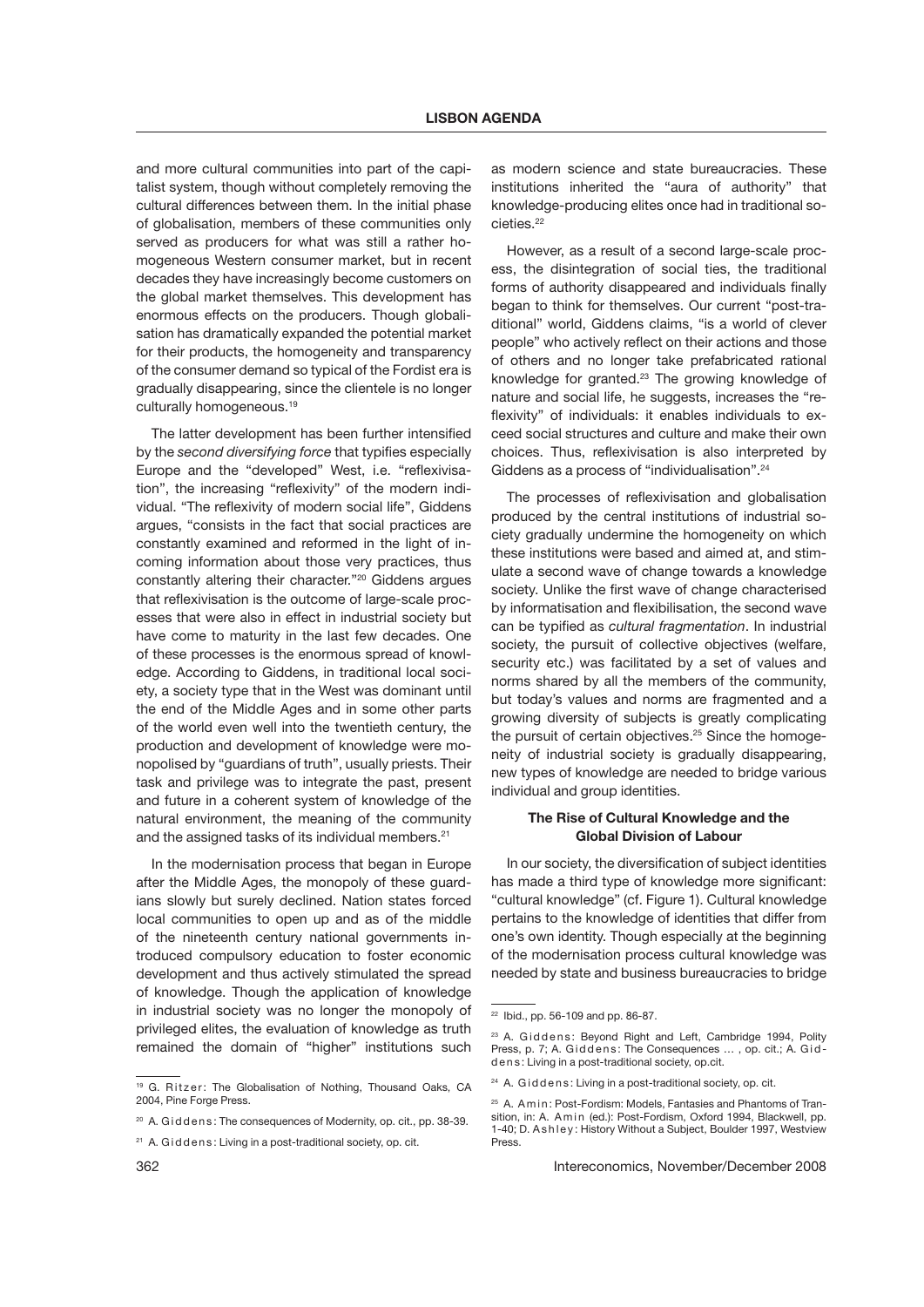

cultural differences between various local and regional communities, in the current world this type of knowledge has become far more relevant. It can be concluded from the fact that in the knowledge society diversity comes from two sources, reflexivisation and globalisation, that in theory there can be two forms of cultural knowledge. The first form pertains to the knowledge of individual identities in a society characterised by reflexive individuals. This form of cultural knowledge requires certain psychological capacities such as empathy.26 In current society, this type of knowledge is required at all levels of economic life, especially the level where producers meet customers in person, e.g. in a department store. The second form of cultural knowledge pertains to knowledge of other group identities, i.e. the norms and values of other culturally homogeneous groups. This form of cultural knowledge requires certain anthropological capacities. In the economic process, the need for this type of knowledge can be observed, for instance, in the appointment of cultural anthropologists in multi-national corporations.

The increased significance of cultural knowledge has been accompanied by the increased significance of two additional types of knowledge: "socio-cultural knowledge" and "techno-cultural knowledge". Sociocultural knowledge pertains to how differences between individual and group identities can be bridged. This type of knowledge somewhat resembles Castells' concept of "hypertext". In his analysis of the "network society", Castells states that as a consequence of the annihilation of time and space in our time, symbolic interaction loses its reference to experience and culture becomes individualised. "Thus, because there are few common codes", Castells argues, "there is sys-

Intereconomics, November/December 2008

temic misunderstanding. It is this induced cacophony that is celebrated as post modernity. However, there is one common language, the language of the hypertext. Cultural expressions left out of the hypertext are purely individual experiences. The hypertext is the vehicle of communication, thus the provider of shared cultural codes."27

The question however is still whether in reality a single, non-cultural hypertext, as conceptualised by Castells, is conceivable. In fact, Castells not only presupposes a universality that is hardly feasible (except perhaps in mathematics), he also suggests that the existence of a plurality of hypertexts is impossible. In our interpretation, socio-cultural knowledge is not necessarily universal, but serves to bridge misunderstanding between *some* individual or group identities at a given moment in a given context. Socio-cultural knowledge thus requires an ability to constantly interpret and reinterpret identities and is an endless search for ways for these identities to communicate. We shall return to this below.

Lastly, techno-cultural knowledge pertains to how non-human things ("nature") can be aligned to more than one individual or group identity. The term "techno" might seem a bit misleading, since the sheer workings of technology itself usually cannot be adapted to a specific individual or group identity. Techno-cultural knowledge refers, however, to knowledge needed to apply technology in such a way that it can produce different mental or physical products for individuals or groups with divergent identities. We shall also return to this below.

In our view, the increased significance of cultural, socio-cultural and techno-cultural knowledge is at the foundation of a new economic system and a new social order: the knowledge society. We can analyse this development in the economic process by applying the Marxian distinction between the "social division of labour" and the "technical division of labour".<sup>28</sup>

The technical division of labour means dividing tasks in the production process into smaller parts performed by a single individual or a single collective of individuals. In the production of a certain good or service at a single company, the technical division of labour results in the "materialisation" of business functions. As a result of the technical division of labour, separate offices or departments emerge that are responsible for one

<sup>&</sup>lt;sup>26</sup> Cf. A. Giddens: The Transformation of Intimacy, Cambridge 1992, Polity Press.

<sup>&</sup>lt;sup>27</sup> M. Castells: Materials for an exploratory theory of the network society, in: The British Journal of Sociology, Vol. 51, No. 1, 1989, pp. 5-24, quote p. 21.

<sup>&</sup>lt;sup>28</sup> K. Marx: Capital, Vol. 1, London 1976, New Left Books [first published in 1867].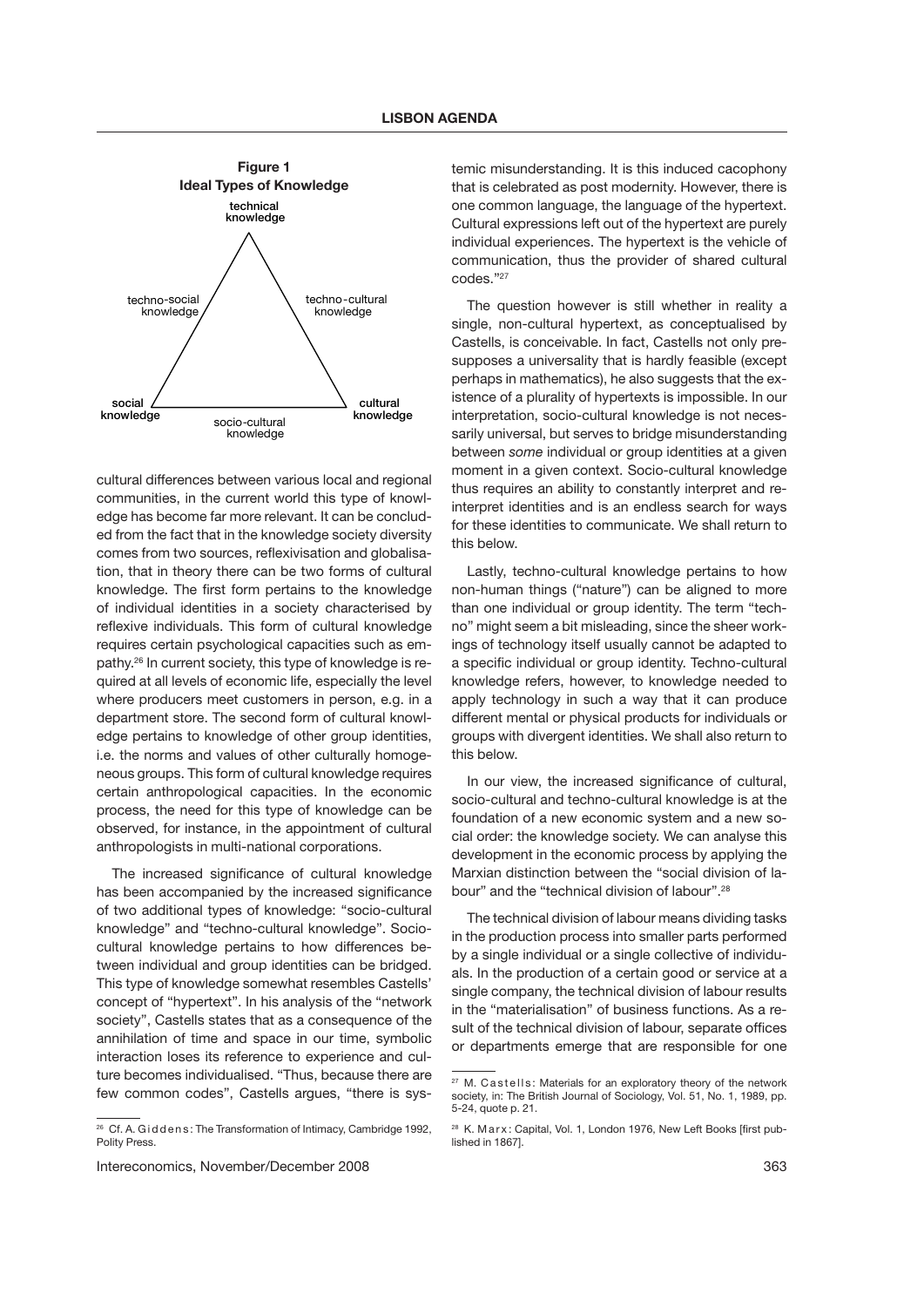or more related business functions. However, if the performance of a business function becomes more complicated and costs rise, specialisation is likely to set in. Separate companies or completely new sectors come to focus on certain business functions or series of related business functions and gradually take over the functions' performance from non-specialised companies. This is the social division of labour, and via this process, new commodities and value chains emerge.<sup>29</sup>

In the production of many goods and services, reflexivisation and globalisation "create" new business functions. The production of commodities, management, marketing, sales etc. increasingly requires the creation and application of cultural, socio-cultural and techno-cultural knowledge. If the complexity of the required knowledge is limited, the application simple and the costs relatively low, companies can create their own in-house facilities in the form of specialised offices or units. This is the technical division of labour. However, if the required knowledge becomes increasingly more complex and costs rise, the business functions that require these types of knowledge are gradually outsourced to new specialised companies, as in the early phases of the modernising process. This is the social division of labour.

Thus, the increased significance of cultural, techno-cultural and socio-cultural knowledge generates changes in the economic structure at three levels. We only analyse a few of these changes briefly here.

At the level of the *business company*, the technical division of labour causes fundamental changes in work organisation and individual job descriptions. Since the creation and application of types of cultural knowledge are transferred to specialised offices or units, new jobs are created and existing jobs change as well. And since cultural, socio-cultural and techno-cultural knowledge imply a continuing re-interpretation of identities and an endless pursuit of ways these identities can communicate, all the positions responsible for the creation and application of these knowledge types require a great deal of flexibility and lifelong learning (see below).

At the level of the *national or regional economy*, outsourcing produces a social division of labour and severe changes in the economic structure.<sup>30</sup> This implies the emergence of new economic sectors specialised in business functions related to the creation and application of types of cultural knowledge. The new social division of labour affects all the spheres of life, social, cultural and political, and generates new value chains in the economic sphere.

Lastly, at the level of the *global economy*, outsourcing induces a global division of labour and the emergence of new global value chains.<sup>31</sup> In the process, the social and economic structures of the outsourcing regions are transformed, as are social and economic life in the regions that take over the outsourced business functions. The new global division of labour facilitates and perhaps even enforces the development of "mono-knowledge economies" specialised in the creation and/or application of a specific type of knowledge.

Thus, the increased significance of cultural, sociocultural and techno-cultural knowledge is now gradually turning industrial society into a knowledge society. We can however conclude from what is noted above that different types of knowledge societies will emerge, each based on specialisation in a specific type of knowledge. Firstly, we can distinguish between the "knowledge society in a broad sense" and the "knowledge society in a narrow sense" (cf. Figure 2). The knowledge society in a broad sense refers to global society as a whole. The knowledge society in a narrow sense refers to a part of global society specialised in the creation and/or application of a specific type of knowledge. Secondly, since we have discerned three main types of knowledge, we can distinguish three types of knowledge society in a narrow sense (cf. Figure 2).

In the following, we shall conceptualise the three specialised knowledge societies and knowledge society in a broad sense. Our analysis is partly based on an extrapolation of current economic and social trends and partly on an elaboration of the "logic" of each knowledge society in terms of economic production, organisational and occupational structures, and social relations. In the concluding section of this article, we apply the insights to the concrete reality of the European Union and speculate on the consequences of the insights as regards the pursuit of a European knowledge society.

# **The Techno-cultural Knowledge Society**

The first type of knowledge society in the narrow sense is the type specialised in the production of commodities that can be attuned to more than one individual or group identity, i.e. the techno-cultural knowledge society. To a certain extent, this society is the materialisation of Ritzer's "McDonaldisation": the

<sup>&</sup>lt;sup>29</sup> Cf. M. Porter: Competitive Advantage, New York 1985, The Free Press.

<sup>&</sup>lt;sup>30</sup> P. Dicken, op. cit.; P. A. Gourevitch: The Macropolitics of Microinstitutional Differences in the Analysis of Comparative Capitalism, in: S. B e rg e r, R. D o re (eds.): National Diversity and Global Capitalism, Ithaca 1996, Cornell University Press, pp. 239-259.

 $31$  P. Dicken, op. cit.; P. A. Gourevitch, op. cit.

<sup>364</sup> Intereconomics, November/December 2008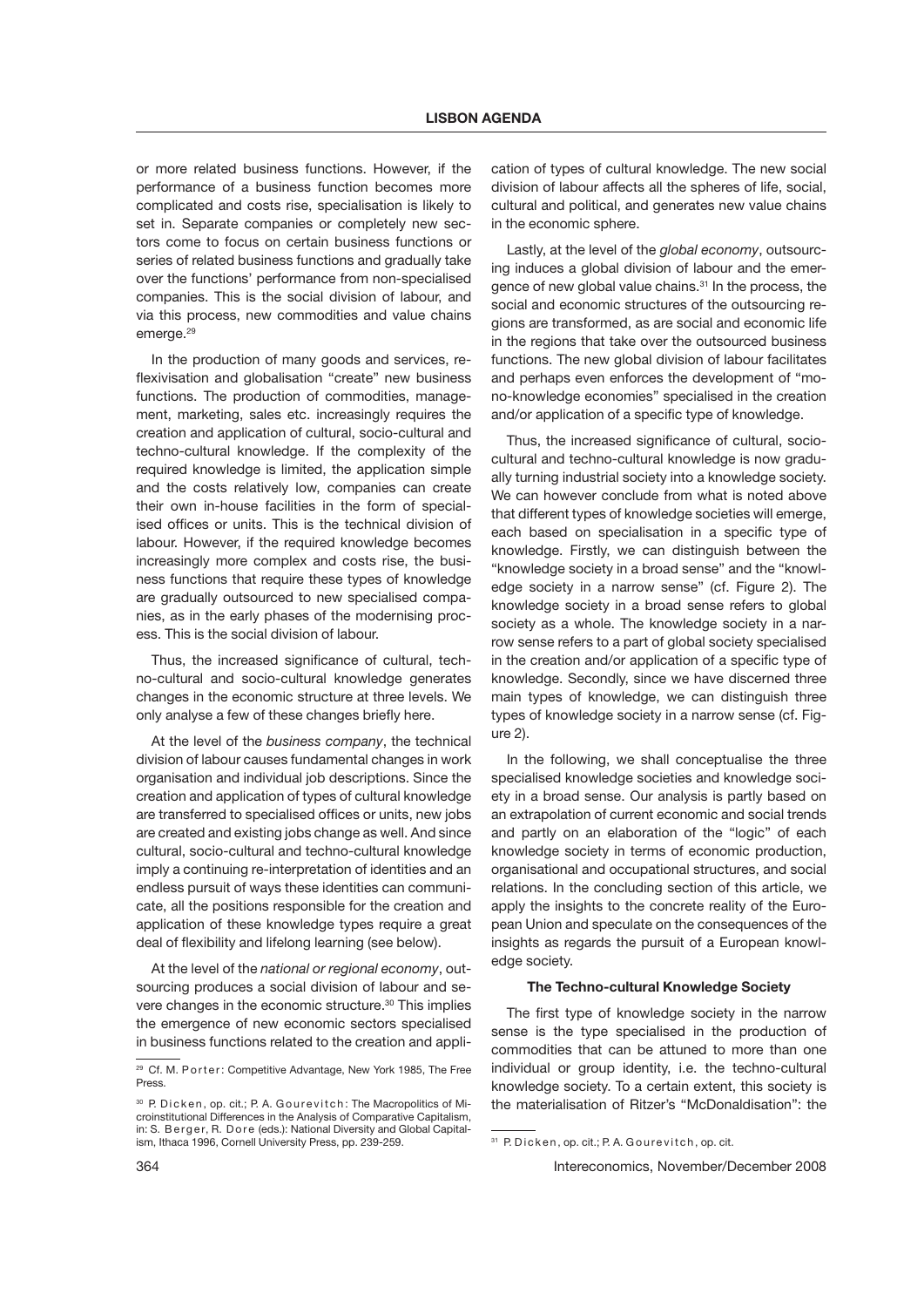

ability to efficiently apply the knowledge of "nature" is combined with the capacity to gear this application to the variety of individual and group identities on the global market.<sup>32</sup>

The main objective of commodity production in this knowledge society is to bridge individual and cultural differences. In a global and reflexive world, individuals and groups can no longer derive their values, norms, and world view from a collective source, so the active fulfilment of their own identity or the cultivation of a group identity have become a critical and inescapable task for every individual or group. As Giddens argues, this task cannot be accomplished without the aid of other identity-seeking individuals or groups.<sup>33</sup> They serve as "mirrors" and can help answer questions regarding the kind of actor one is to become, the kind of identity one is to develop, and how one is to express an identity. In a daily, face-to-face setting, actors organise these confrontations in friendships, romantic relations and contacts with fellow workers. At a higher level, however, identity-seeking individuals and groups need instruments to meet and mirror. The main objective of commodity production in the techno-cultural knowledge society is to create instruments that allow divergent identities to interact and coexist.

One part of commodity production in the technocultural knowledge society pertains to the invention of products that can easily be produced in large quantities, but nonetheless are acceptable to a wide variety of cultural groups and individuals as a means to express their uniqueness. This paradoxical task, which bears a resemblance to the production of "fashion" in industrial society, can be fulfilled via the invention of multifarious high-tech products: standard blue jeans with unique tears and stains, electronic devices to store individual music or photograph collections, and standardised web logs to disclose one's ever-changing identity.34

Another part of commodity production in this knowledge society enables individuals and groups to communicate via the production of physical or virtual "pipelines", like today's cell phone and Internet connections, chat boxes and the like.<sup>35</sup> This only partially involves the actual invention of these high-tech communication instruments themselves, though for everyone involved in their production, a minimum of knowledge of the technological hypertext is essential. The main and most precarious mission of this part of commodity production in the techno-cultural knowledge society is however the channelling of communication to the newly created channels by destroying the old ones and making the new ones indispensable, or at least suggesting they are indispensable. By digitalising books, maps, photographs and other competing media, modern-day Internet providers, computer engineers and software designers thus outclass the older means of communication and channel the communication to their own pipelines.

As to the organisation of production, the technocultural knowledge society is Janus-faced. On the one hand, there is industrial society's inclination to efficiency in the continuous pursuit of a further technical division of labour and the perfection of the Fordist model. On the other, the techno-cultural knowledge society is characterised by highly qualified and culture-sensitive capacities needed for the continuing adaptation to new consumers' demands. As far as the organisation of work is concerned, this combination requires a flexibilisation of the "orthodox" Fordist corporation. The result, which might be called "neo-Fordism", is a capital-intensive and very flexible organisation with nonetheless a highly advanced technical division of labour.36

The "typical" worker in the techno-cultural knowledge society is Sennett's "flexible man".<sup>37</sup> His restlessness, ability to adapt to constantly changing circumstances, and lack of commitment to any com-

<sup>32</sup> G. Ritzer: The McDonaldization of Society, Thousand Oaks 1993, CA, Pine Forge Press.

<sup>&</sup>lt;sup>33</sup> A. Giddens: Modernity and Self-Identity, Cambridge 1991, Polity.

Intereconomics, November/December 2008

<sup>34</sup> J. Rifkin: The Age of Access, London 2000, Penguin.

<sup>35</sup> Cf. P. Hall: Cities in Civilization, New York 1998, Pantheon Books, pp. 952-956.

<sup>36</sup> H. Gottfried: Developing Neo-Fordism, in: Critical Sociology, Vol. 21, No. 3, 1995, pp. 39-70.

<sup>&</sup>lt;sup>37</sup> R. Sennett: The Corrosion of Character, New York 1998, W. W. Norton.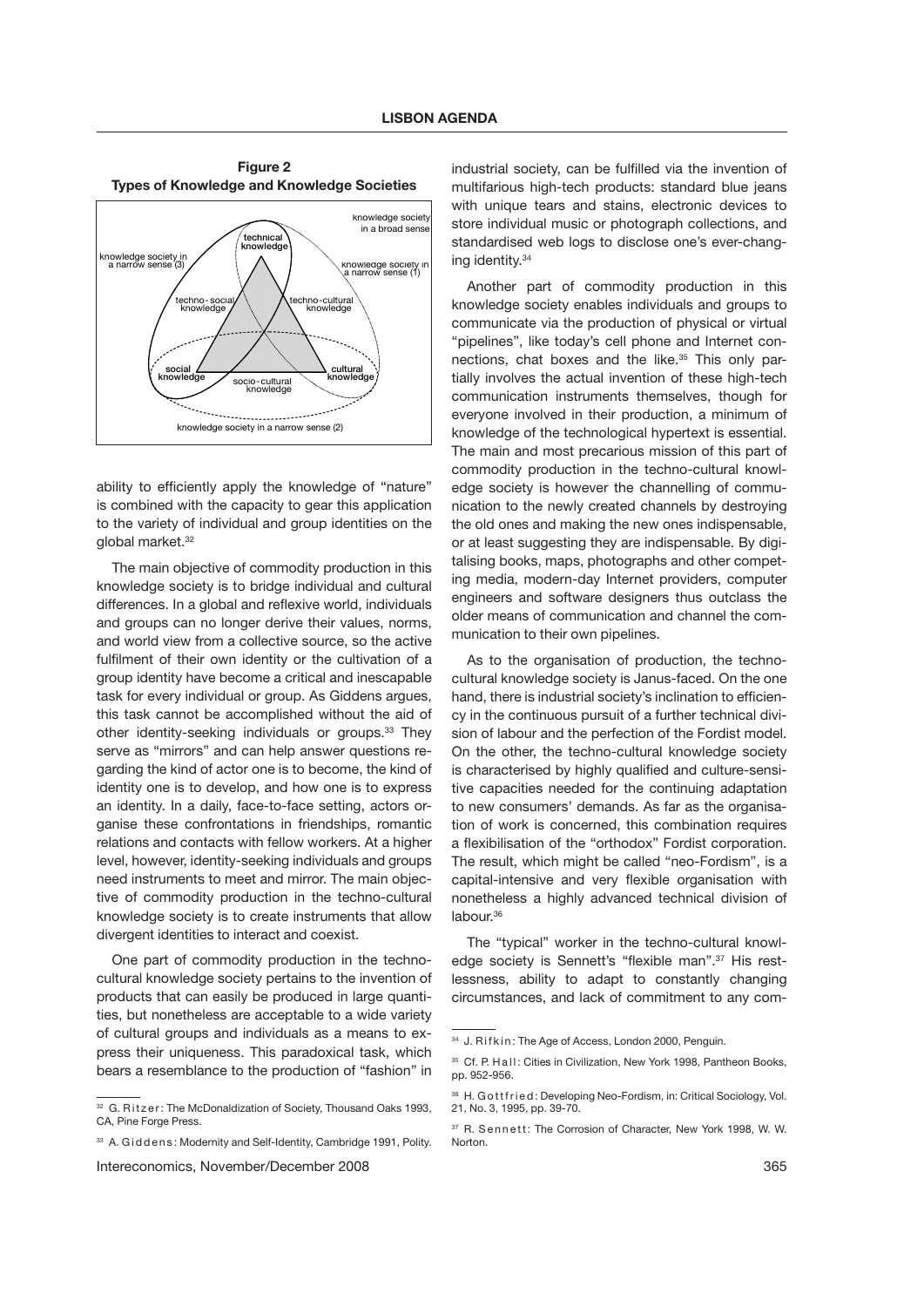munity makes this knowledge society the most dynamic of the three types. Under these circumstances, communities are usually temporary and unable to truly impose the necessary solidarity on their "members".38 In terms of social stratification, this type of society is a true meritocracy,<sup>39</sup> giving status and wealth to people with a minimum of knowledge of the technological hypertext and an antenna for superficial cultural similarities.

#### **The Socio-cultural Knowledge Society**

The second type of knowledge society in a narrow sense might be characterised as the "service society" par excellence.<sup>40</sup> At first glance, this type of knowledge society seems to be "beyond" the production of real goods. At the core of this type of society is the production of intangibles – trust, images, emotions – making it very difficult to discern highly valuable commodities from hot air. The creation and application of knowledge in this type of society hardly requires any large capital investments. Knowledge is produced and used in small and ad hoc "organisations" and networks, and certain highly skilled business functions that were split up in the industrial era have been re-integrated. A high percentage of the workforce does not even work in organisations at all but is self-employed.

One of the main objectives of commodity production in this knowledge society is to create "common ground" and "trust".41 The production and use of these commodities become more important if cultural fragmentation and the increasing length of value chains create the danger of mistrust resulting from information asymmetries or cultural misunderstandings. The economic interaction among producers as well as consumers who are more distant in a cultural, geographical or organisational sense can be facilitated via a unifying "language", i.e. a shared set of images and words.

The professionals in a socio-cultural knowledge society create common ground from an immense amount of culturally diverse meanings by selecting or inventing sets of images and words that more or less represent the same feelings or thoughts for all the actors involved. In the process of designing products and services, professionals create metaphors that, if successful, generate comparable feelings and thoughts among culturally diverse (groups of) consumers, e.g.

a cross-cultural image of "love" and "heroism" in movies, of "quality" in advertising and of "justice" in politics. Thus, in this segment of the socio-cultural knowledge society workforce, there is a wide range of old and new occupations: graphic designers, advertisers, social scientists, web designers, political advisers and the like.

Another group of professionals in the socio-cultural knowledge society is involved in creating languages that facilitate communication, interaction and assessment among all the actors in the production of a certain good or service. Ideally, the language is negotiated in the initial phase of the collaboration by consultants and diplomats, and defines the accounting, auditing and benchmarking procedures for the remainder of the partnership period.<sup>42</sup> In many cases, however, the language needs to be revised time and again, since many concepts ("efficiency", "equity" etc.) simply cannot be captured in a lasting and stable language that can bridge all the cultural differences. This maintenance is performed by a second segment of the socio-cultural knowledge workforce, i.e. consultants, counsellors and mediators. These professionals not only revise the language on a regular basis, they take part in a continuing process of negotiation, making efforts to persuade unwilling partners to accept the language or language changes other partners demand.

Thus, the social stratum of professionals in this knowledge society resembles Florida's "creative class".43 Its most valuable tool is its "cultural capital", i.e. a thorough understanding of cultural meanings and differences as well as the right "habitus".44 As Bourdieu knew, it is much more difficult and timeintensive to acquire cultural capital than economic or social capital. So in this type of knowledge society, the rat race for economic success and social recognition starts in the cradle, giving the offspring of the culturally gifted a head start. To keep up, lifelong permanent training is required via formal education and virtually all the activities performed during the waking hours of the day.

In the socio-cultural knowledge society, the boundaries between work and private life have consequently been completely blurred.<sup>45</sup> Maybe this is why this knowledge society is easily mistaken for a "post-ma-

<sup>38</sup> E. Durkheim: The Division of Labor in Society, New York 1947, The Free Press [first published in 1893].

<sup>39</sup> M. Young: The Rise of the Meritocracy, Baltimore 1961, Penguin Books.

 $40$  D. Bell, op. cit.

<sup>&</sup>lt;sup>41</sup> F. Fukuyama: Trust, New York 1995, Macmillan.

<sup>&</sup>lt;sup>42</sup> Cf. M. Power: The Audit Explosion, London 1994, Demos; M. Power: The Audit Society, Oxford 1997, Oxford University Press.

<sup>43</sup> R. Florida: The Rise of the Creative Class, New York 2002, Basic Books.

<sup>44</sup> P. Bourdieu: Distinction, London/New York 1984, Routledge & Kegan Paul.

<sup>&</sup>lt;sup>45</sup> S. Lash, J. Urry: Economies of Signs and Space, London 1994, Sage.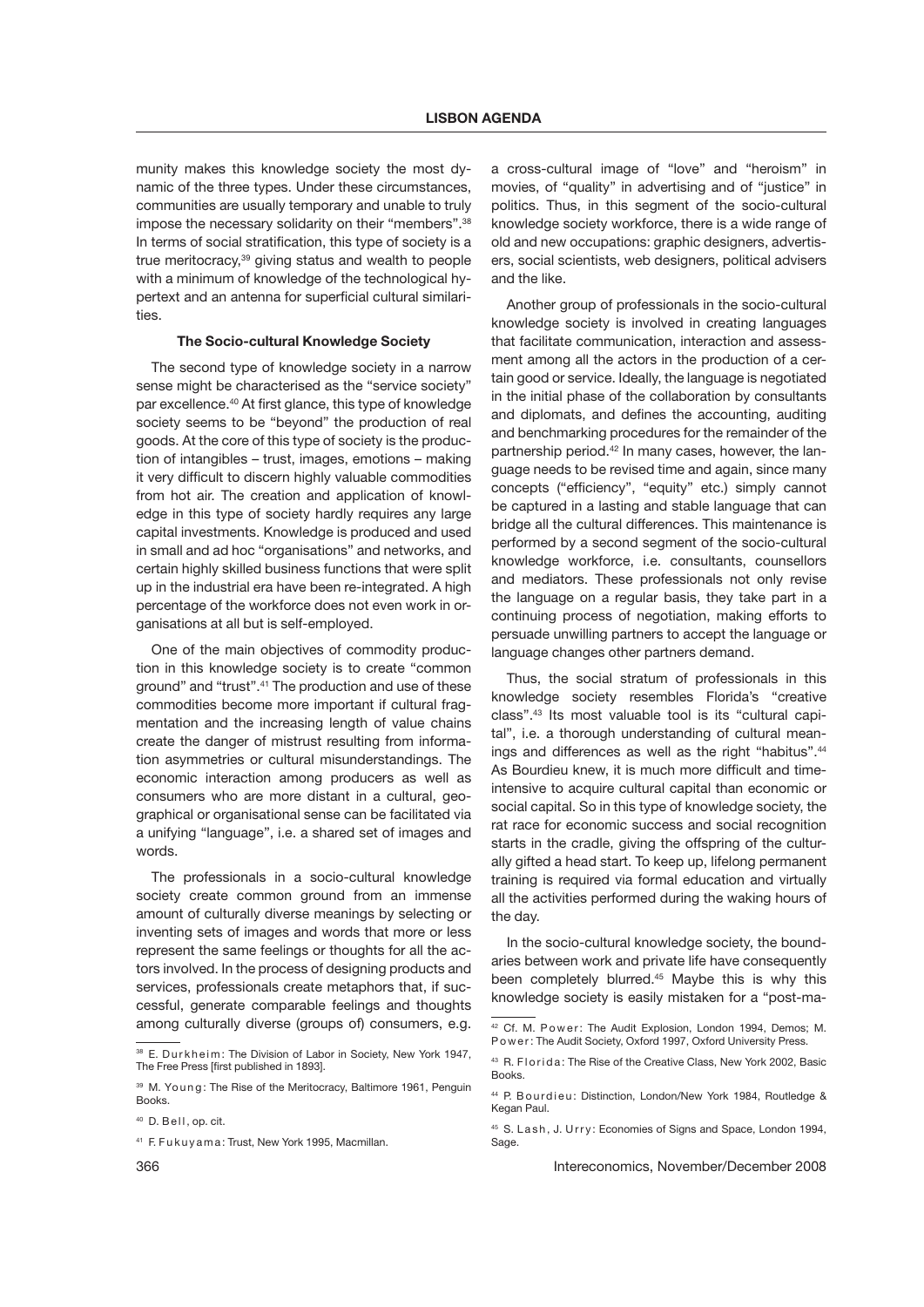terialist society".46 Formally, the working week is relatively short, but in practice work goes on during lunch and dinner, evenings at the movies and the theatre, and even on holidays in distant places.

In terms of social stratification, the socio-cultural knowledge society is a hybrid, where status, economic and power positions tend to fuse. Since social, cultural and economic life are barely separable, cultural capital is easily converted into social and economic capital and vice versa.<sup>47</sup> In fact a distinction between the three capital types can be hard to draw in this knowledge society. There is consequently a sharp dichotomy in economic, political and cultural life between the "haves" and "have-nots", and hardly any jobs for those without a minimum of cultural knowledge.<sup>48</sup>

#### **The Techno-social Knowledge Society**

The third knowledge society in a narrow sense, the techno-social knowledge society, is specialised in creating and applying the types of knowledge needed to produce mass consumer goods, which is why it can be referred to as the "new industrial society". With its focus on large-scale industrial production and its Fordist organisation of the production process, it resembles the industrial society of the nineteenth and early twentieth century in the West.

In the first wave of change (see above), this type of society was initially the result of off-shoring and outsourcing business functions that require low-level skills and had become too expensive in the other types of knowledge society.49 In the second wave of change (see above), the phase of cultural fragmentation, however the techno-social knowledge society develops into a mature knowledge society in its own right. Since the creation and application of techno-social knowledge have become too expensive and to a certain extent unnecessary in the other knowledge societies, which have specialised in the creation and application of the other types of knowledge, this knowledge society can eventually outstrip the other two in the development of new efficient and cheap techno-social organisation forms.

The socio-technical knowledge society is fuelled by the restless pursuit by large corporations of greater efficiency, lower costs and higher profits. One could argue that one of the basic challenges of capitalist

Intereconomics, November/December 2008

production, the creation of efficient combinations of technology and labour, has taken on a new form in this knowledge society. Since information technologies facilitate organisational coordination over large distances, global business corporations can – and must – constantly reconsider the organisation of their value chain to see if a more efficient production regime is possible.

In this pursuit of ever greater efficiency, a variety of professionals deal with the conditions for functional, spatial and temporal integration. IT specialists create and re-create the informational infrastructure, supply chain managers see to an efficient flow of materials, and social managers make sure all the relevant production activities are coordinated. Together, they constantly re-shape the techno-social system, turning change into one of the central characteristics of the production cycle in the techno-social knowledge society.<sup>50</sup>

Yet compared to the other knowledge societies, in a way the techno-social society can hardly be called a knowledge society, since its labour market is characterised by a low demand for skilled and a high demand for unskilled (and poorly paid) workers. The latter work in highly rationalised production processes and are subject to alienation and exploitation. The organisation of work in the techno-social knowledge society is characterised by extreme forms of a technical division of labour. The efforts of the "old" industrial society to efficiently align technology to the capacities of workers and vice versa are intensified in the new one. Innovative "neo-Taylorist" techniques are developed for faster and cheaper production in an extremely competitive environment.<sup>51</sup>

## **The Knowledge Society in a Broad Sense: The Global Knowledge Society**

Of the four knowledge societies we have distinguished, the knowledge society in the broad sense is the most difficult to conceptualise, since it is composed of at least three types of knowledge societies in the narrow sense. The global knowledge society can however be called a knowledge society since one of its main organising principles is the division of labour on the basis of knowledge. Ideally, a business function is transferred to and performed in a country or region that can produce at the lowest comparative costs or highest quality level, and is specialised in the production and/or application of the type of knowledge required for the business function. This social division of

<sup>&</sup>lt;sup>46</sup> R. Inglehart: The Silent Revolution, Princeton 1977, Princeton University Press.

<sup>&</sup>lt;sup>47</sup> P. Bourdieu op. cit.

<sup>&</sup>lt;sup>48</sup> Cf. D. Bell, op. cit.

<sup>&</sup>lt;sup>49</sup> F. Froebel, J. Heinrichs, D. Kreye: The New International Division of Labour, Cambridge 1980, Cambridge University Press.

<sup>&</sup>lt;sup>50</sup> H. Pruijt: Teams between Neo-Taylorism and Anti-Taylorism, in: Economic and Industrial Democracy, Vol. 24, No. 1, 2003, pp. 77-101.  $51$  Ibid.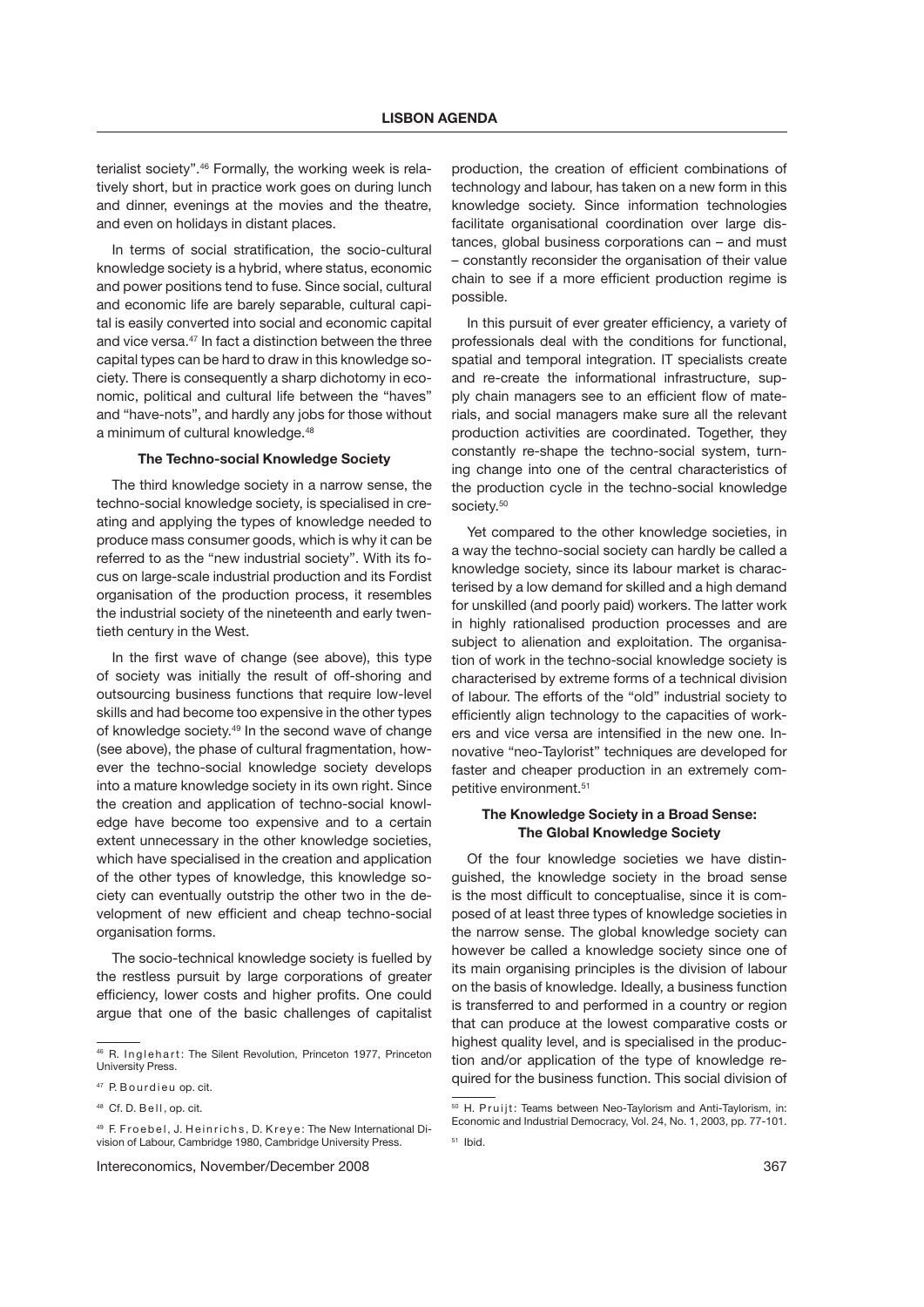|                                             | Techno-cultural                                                                                                                                        | Socio-cultural                                                                                     | Techno-social                                                                                                  |
|---------------------------------------------|--------------------------------------------------------------------------------------------------------------------------------------------------------|----------------------------------------------------------------------------------------------------|----------------------------------------------------------------------------------------------------------------|
| Dominant knowledge type                     | Technical<br>Techno-cultural<br>Cultural                                                                                                               | Social<br>Socio-cultural<br>Cultural                                                               | Technical<br>Techno-social<br>Social                                                                           |
| <b>Examples of products</b><br>and services | Techno-social goods:<br>computers, software, fast food, bio-<br>technology                                                                             | Socio-cultural goods:<br>multi-culti food, pop<br>music, movies                                    | Techno-social goods:<br>cars, clothing, toys (mass<br>goods), oil, mining prod-<br>ucts, grain (raw materials) |
|                                             | Techno-social services:<br>banking, insurance, web services                                                                                            | Socio-cultural services:<br>consultancy, advertis-<br>ing, diplomacy, cultural<br>tourism          | Techno-social services:<br>call centres, bookkeeping<br>services, mass tourism                                 |
| Socio-economic characteristics              | Re-skilling and de-skilling<br>Life-long learning                                                                                                      | Re-skilling<br>Life-long learning                                                                  | De-skilling                                                                                                    |
|                                             | Re-integration of business functions that<br>require high skills; further splitting-up of<br>business functions that require low skills:<br>alienation | Re-integration of certain<br>high-skilled business<br>functions                                    | Further splitting-up of busi-<br>ness functions that require<br>low skills: alienation                         |
|                                             | Flexibility, mobility and insecurity; exploi-<br>tation, poverty and insecurity                                                                        | Flexibility, mobility and<br>insecurity                                                            | Exploitation, poverty and<br>insecurity                                                                        |
|                                             | Dichotomy between high-skilled and low-<br>skilled workers                                                                                             | Dichotomy between<br>high-skilled and low-<br>skilled workers; few jobs<br>for low-skilled workers | Few jobs for high-skilled<br>workers                                                                           |

**Table 1 Types of Knowledge Society**

labour is made possible by applying new communication and transport technologies.<sup>52</sup>

However, the knowledge society in a broad sense is not simply the sum of the three specialised knowledge societies in a narrow sense. It is a social system in its own right, at least in economic terms. In the "old" industrial economy, the alteration of economic ties was usually the outcome of ad hoc decisions by individual businessmen or companies looking for ways to produce more cheaply and efficiently, but in the new global economy, value chain modification has become a separate business function.

Thus, in the global knowledge society value chains have become products in themselves and need to be created by a whole new class of professionals. These professionals directly or indirectly create new value chains by linking or destroying existing ones and dividing others into pieces to create new combinations. In this respect, the new professionals serve a business function that did not exist before and almost literally exceeds all the other functions: they perform a "*meta* business function".

In the global knowledge society, the creation and management of efficient value chains has become a separate branch of trade, including such tasks as the pursuit and contracting of the cheapest labour possible and the integration of the dispersed activities into

profitable products or services. These tasks are performed by a staff that is composed of a large variety of old and new professionals who can be typified as "economic hit men": lawyers, financial specialists, personnel officers, organisational advisors and the like.<sup>53</sup>

Economic hit men and women serve as the shock troops of the global knowledge society, preparing the way for value chain alterations and improvements. Unlike professionals in the other knowledge societies, economic hit men are not linked in any way to a specific geographical setting or community. To paraphrase Giddens, they are the first truly "disembedded" professionals, roaming virtually (and only in some cases physically) around the globe, re-embedding themselves if necessary but always dis-embedding as soon as their job is done.<sup>54</sup> In this respect, the activities of the economic hit men and women differ substantially from those performed by the professionals of the socio-cultural knowledge society (see above). Whereas the economic hit men and women deconstruct existing value chains, create new ones and leave, it is up to the professionals of the socio-cultural knowledge society to make the new value chains work by creating languages and communication channels between the different actors within the new value chain. Yet, in a sense the economic hit men and women are the real

<sup>&</sup>lt;sup>52</sup> P. Dicken, op. cit.

<sup>53</sup> J. Perkins: Confessions of an Economic Hit Man, San Francisco 2004, Barrett Koehler.

<sup>&</sup>lt;sup>54</sup> A. Giddens: The Consequences..., op.cit.; A. Giddens: Living in a post-traditional society, op.cit.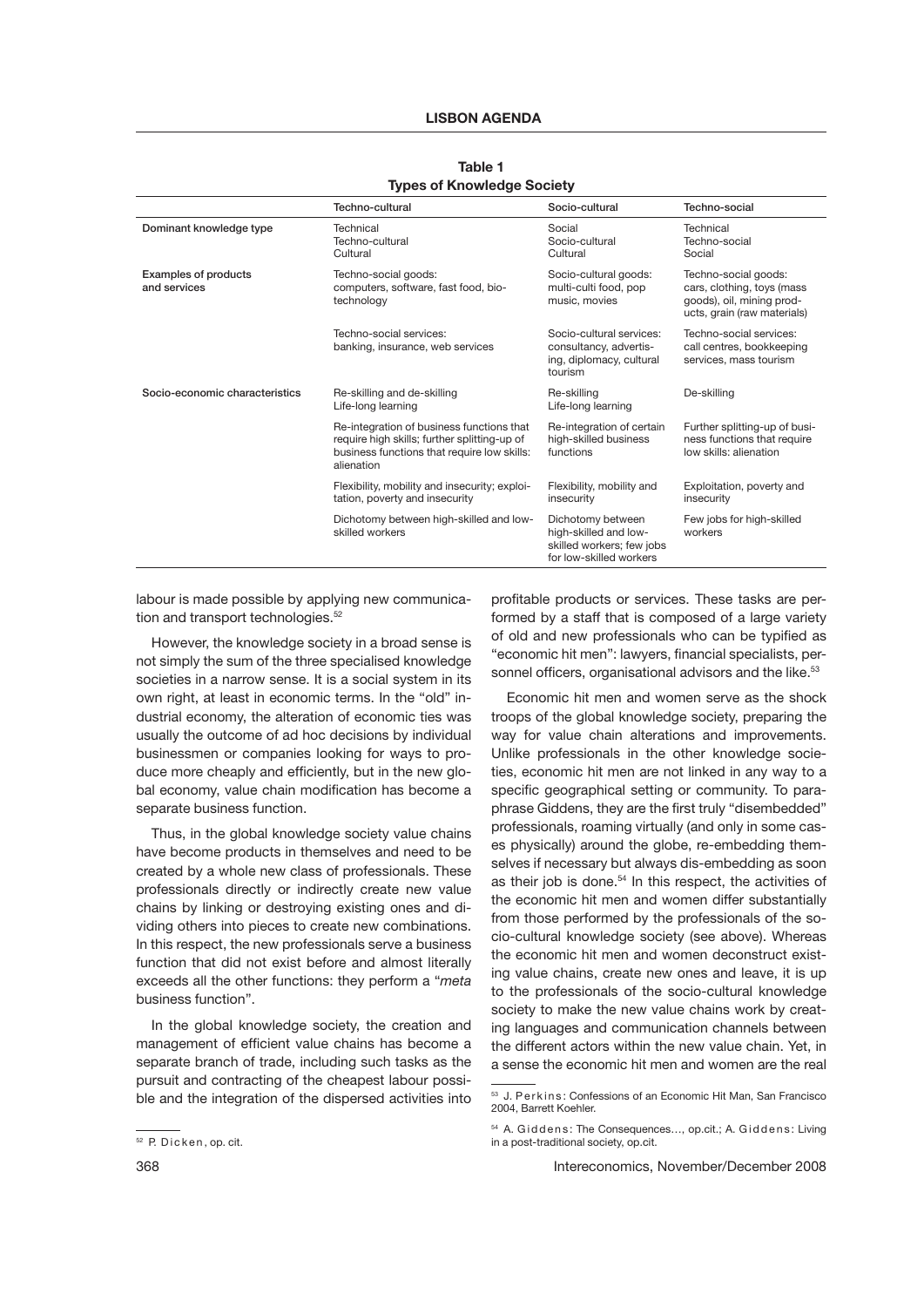"linking pins" between the three types of knowledge societies in a narrow sense. By actively manipulating value chains, they annihilate the social tissue of industrial society, while forcing new networks into an overall structure of interdependency – into a global knowledge society.

# **Knowledge Societies (Plural) in the European Union**

In this article, we conceptualise three "ideal types" of knowledge society in the narrow sense that also reflect some of the major tendencies of global economic development. It is tempting to identify these knowledge societies with specific global regions or even whole continents. The United States and Japan with their successful high-tech sectors, for instance, seem to exemplify the techno-cultural knowledge society, Western Europe with its creative industries the sociocultural variant, and China, India and Brazil with their large-scale industries for mass production the techno-social type. Yet, identifications like this would be misleading and incorrect. On closer examination, we can see comparable divisions of labour taking shape within these clusters of states.

Among the EU member states, we can also observe a gradual division of labour on the basis of knowledge. In recent decades, Germany for example has managed to transform its automotive industry into a high-tech and culture-sensitive sector producing for the higher segments of the automobile market, while countries like Rumania and Slovakia have specialised in the middle and lower segments by putting new "post-Fordist" types of production into effect. Likewise, countries like the UK and the Netherlands have become the home base for numerous banking and consultancy firms which have, however, transferred their bookkeeping business functions to member states like Poland and Hungary, where these functions can be performed more cheaply and efficiently.

Not only has there been a division of labour among the EU member states, the gradual differentiation and specialisation of various cities and regions in the production and use of different types of knowledge is also taking place *within* the EU countries. Eastern European member states like Hungary, Poland and the Czech Republic, for example, not only accommodate highly industrialised regions where mass commodities are produced at low cost, but also culture-sensitive regions like Budapest, Krakow and Prague, that have specialised in tourism, music, movie production and the like, as well.<sup>55</sup> Likewise, some regions in countries

Intereconomics, November/December 2008

like France, Spain and Belgium produce services that require "soft" socio-cultural knowledge like design, advertising and diplomacy, and other regions in these countries focus on the production and use of ICT and biotechnology.

These regional differentiations within the member states do not necessarily respect national borders. In the north of Denmark and the south of Sweden for example, the Øresund region has emerged in recent decades, with intensive cross-border cooperation among Swedish and Danish villages and towns all specialised in tourism, the leisure industry, media and entertainment.56 There is similar cross-border integration in other economic branches as well, and not necessarily between regions that are geographically connected.<sup>57</sup>

All these examples challenge the notion that the EU is becoming, or indeed can become, one knowledge society, as is presupposed in the Lisbon Agenda and many of its national policy offsprings. Apparently, many European regions and cities are largely making their own way in the globalised economy, despite all the national and supra-national efforts. How can we account for this differentiation and how can the EU and its member states react?

So far we have treated "knowledge economy" and "knowledge society" as more or less interchangeable concepts, but the exact relation between the two is of critical importance in answering this question. In essence, the differentiation of regions within the EU member states is not a recent phenomenon. In the Netherlands for example, in one way or another the socio-cultural knowledge businesses in the Amsterdam region, the techno-social transport trades in the Rotterdam area, and the techno-cultural companies in the Eindhoven region are all rooted in older branches of industry that were functioning side by side in the Dutch industrial era.<sup>58</sup> These older branches were held together by a "regime" of labour legislation, social security arrangements, social dialogue, education, trade policy, and other national institutions.<sup>59</sup> As much as possible, the regime fostered the separate "economies" while nonetheless embodying a compromise between their competing interests. The various economies in the Netherlands were thus integrated into a larger Dutch industrial *society*.

<sup>&</sup>lt;sup>55</sup> G. J. Hospers: Creative Cities in Europe, in: INTERECONOMICS, Vol. 38, No. 5, 2003, pp. 260-269.

<sup>56</sup> G. J. Hospers: Regional Economic Change in Europe, Münster/ London 2004, LIT-Verlag; G. J. Hospers: Creative Cities in Europe, op. cit.

<sup>&</sup>lt;sup>57</sup> D. M c N e ill: New Europe, London 2004, Arnold.

<sup>58</sup> M. H o o g e n b o o m : Standenstrijd en zekerheid, Amsterdam 2004, Boom.

<sup>59</sup> Cf. G. Esping Andersen: The Three Worlds of Welfare Capitalism, Cambridge 1990, Polity Press.